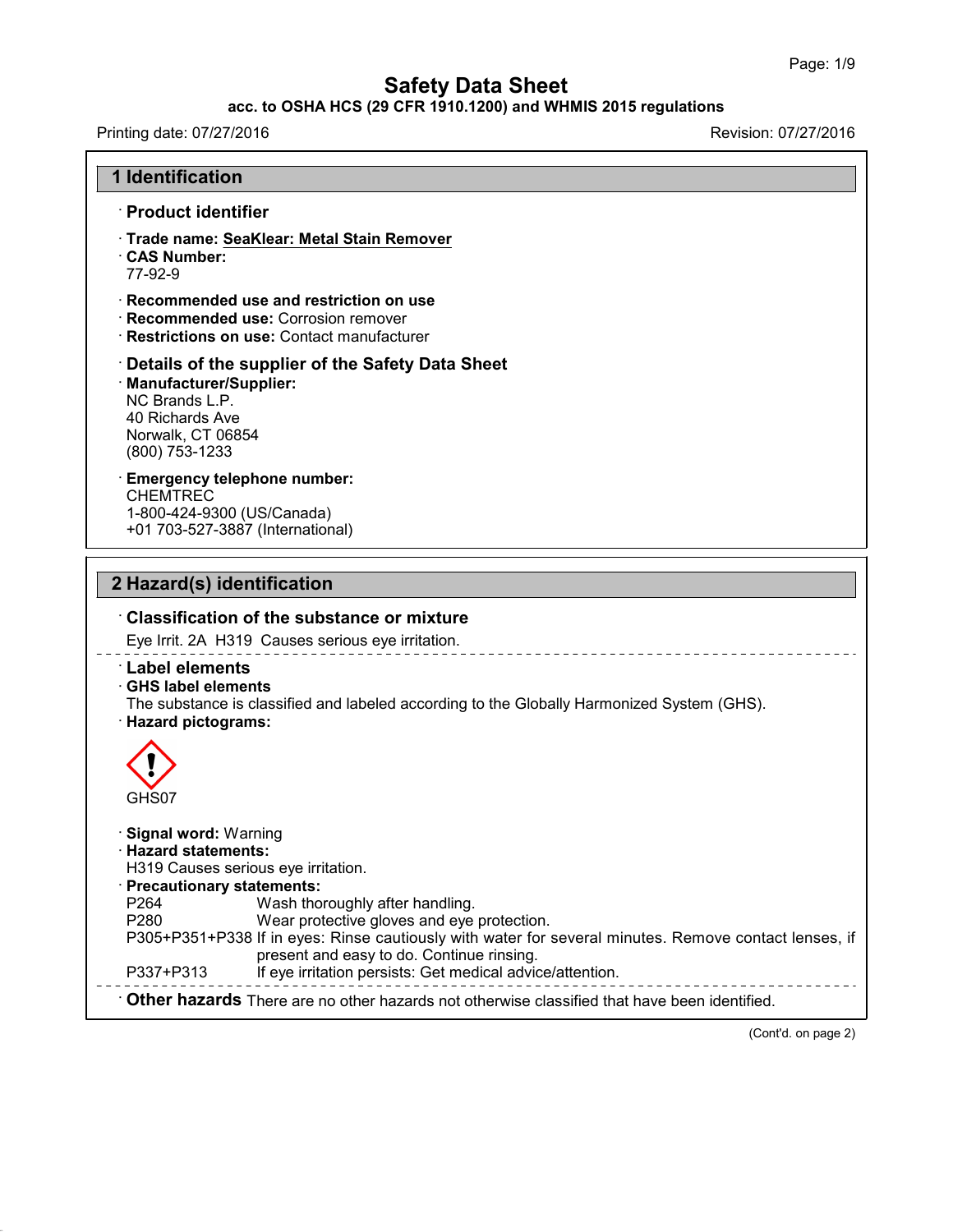## **acc. to OSHA HCS (29 CFR 1910.1200) and WHMIS 2015 regulations**

Printing date: 07/27/2016 Revision: 07/27/2016

#### **Trade name: SeaKlear: Metal Stain Remover**

(Cont'd. of page 1)

## **3 Composition/information on ingredients**

#### · **Chemical characterization: Substances**

· **CAS No. Description**

77-92-9 citric acid

· **Identification number(s)** · **EC number:** 201-069-1

## **4 First-aid measures**

· **Description of first aid measures** · **After inhalation:** Supply fresh air; consult doctor in case of complaints. · **After skin contact:** Brush off loose particles from skin. If skin irritation is experienced, consult a doctor. · **After eye contact:** Remove contact lenses if worn, if possible. Rinse opened eye for several minutes under running water. If symptoms persist, consult a doctor. · **After swallowing:** Rinse out mouth and then drink plenty of water. Do not induce vomiting; immediately call for medical help. · **Most important symptoms and effects, both acute and delayed:** Breathing difficulty **Coughing** Slight irritant effect on skin and mucous membranes. Irritant to eyes. · **Indication of any immediate medical attention and special treatment needed:** No relevant information available.

## **5 Fire-fighting measures**

- · **Extinguishing media**
- · **Suitable extinguishing agents:** BC powder Water fog / haze Foam Carbon dioxide Gaseous extinguishing agents
- Fire-extinguishing powder
- · **For safety reasons unsuitable extinguishing agents:** Water stream.
- · **Special hazards arising from the substance or mixture**

Formation of toxic gases is possible during heating or in case of fire.

#### · **Advice for firefighters**

#### · **Protective equipment:**

43.0

Wear self-contained respiratory protective device.

(Cont'd. on page 3)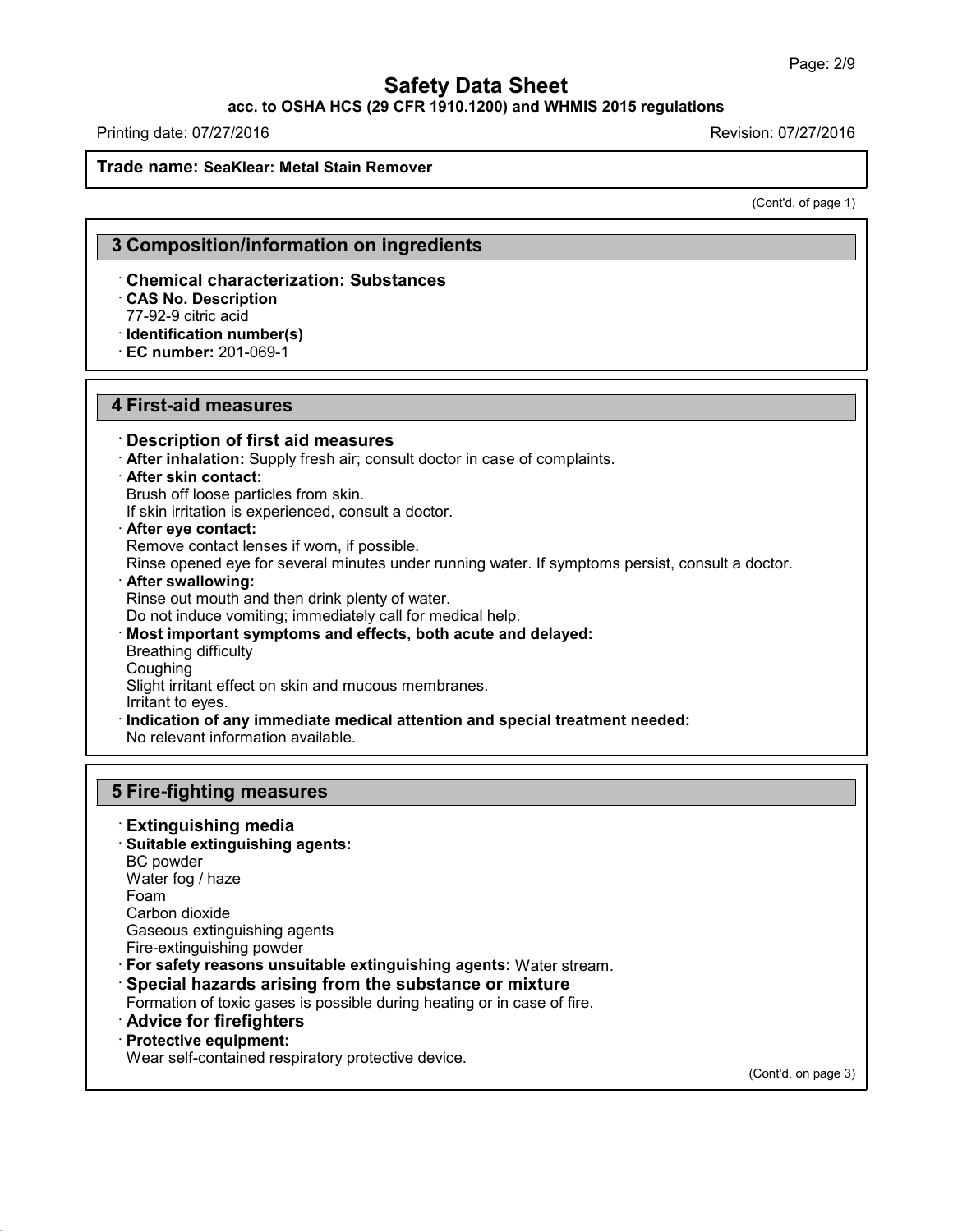**acc. to OSHA HCS (29 CFR 1910.1200) and WHMIS 2015 regulations**

Printing date: 07/27/2016 Revision: 07/27/2016

### **Trade name: SeaKlear: Metal Stain Remover**

(Cont'd. of page 2)

Wear fully protective suit.

## **6 Accidental release measures**

· **Personal precautions, protective equipment and emergency procedures:** Ensure adequate ventilation.

For large spills, wear protective clothing.

· **Environmental precautions:**

Do not allow undiluted product or large quantities of it to reach ground water, water course or sewage system.

## · **Methods and material for containment and cleaning up:**

Pick up mechanically.

Send for recovery or disposal in suitable receptacles.

### · **Reference to other sections:**

See Section 7 for information on safe handling.

See Section 8 for information on personal protection equipment.

See Section 13 for disposal information.

## **7 Handling and storage**

### · **Handling**

· **Precautions for safe handling:**

Use only in well ventilated areas.

Prevent formation of dust.

Any deposit of dust which cannot be avoided must be regularly removed.

- Do not dry clean dust covered objects and floors. Wash thoroughly with plenty of water.
- · **Information about protection against explosions and fires:**
- Keep respiratory protective device available.

## · **Conditions for safe storage, including any incompatibilities**

· **Storage**

43.0

- · **Requirements to be met by storerooms and receptacles:** Provide ventilation for receptacles.
- · **Information about storage in one common storage facility:**
- Store away from foodstuffs.

Do not store together with alkalis (caustic solutions).

- Store away from oxidizing agents.
- · **Further information about storage conditions:** Keep containers tightly sealed.

· **Specific end use(s):** No relevant information available.

## **8 Exposure controls/personal protection**

### · **Control parameters**

· **Components with limit values that require monitoring at the workplace:**

The product does not contain any relevant quantities of materials with critical values that have to be monitored at the workplace.

(Cont'd. on page 4)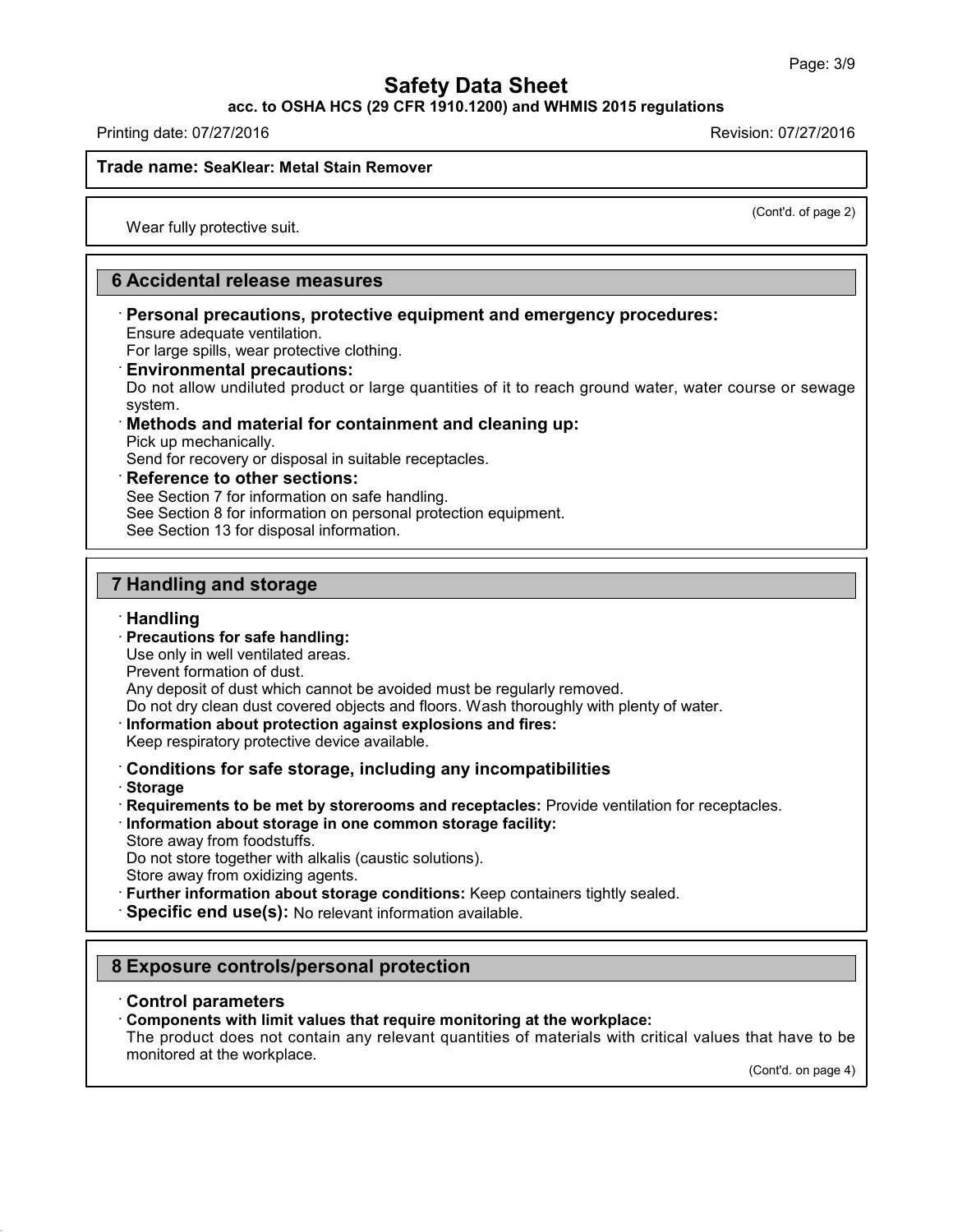## **acc. to OSHA HCS (29 CFR 1910.1200) and WHMIS 2015 regulations**

Printing date: 07/27/2016 **Revision: 07/27/2016** 

43.0

**Trade name: SeaKlear: Metal Stain Remover**

(Cont'd. of page 3)

| $\cdot$ Exposure controls<br>· Personal protective equipment:<br>General protective and hygienic measures:<br>The usual precautionary measures for handling chemicals should be followed.<br>Keep away from foodstuffs, beverages and feed.<br>Wash hands before breaks and at the end of work.<br>Do not breathe dust.<br>Avoid contact with the eyes and skin.<br>· Engineering controls: No relevant information available.<br>· Protection of hands: Not required under normal conditions of use.<br>· Eye protection: |
|----------------------------------------------------------------------------------------------------------------------------------------------------------------------------------------------------------------------------------------------------------------------------------------------------------------------------------------------------------------------------------------------------------------------------------------------------------------------------------------------------------------------------|
| Safety glasses                                                                                                                                                                                                                                                                                                                                                                                                                                                                                                             |
| Follow relevant national guidelines concerning the use of protective eyewear.<br>$\cdot$ Body protection:<br>Not required under normal conditions of use.<br>Protection may be required for spills.<br><b>Limitation and supervision of exposure into the environment</b><br>Avoid release to the environment.<br>$\cdot$ Diek management measures See Section 7 for additional information                                                                                                                                |
|                                                                                                                                                                                                                                                                                                                                                                                                                                                                                                                            |

· **Risk management measures** See Section 7 for additional information.

| 9 Physical and chemical properties<br>Information on basic physical and chemical properties |                                               |  |  |  |
|---------------------------------------------------------------------------------------------|-----------------------------------------------|--|--|--|
|                                                                                             |                                               |  |  |  |
| Form:                                                                                       | Crystalline                                   |  |  |  |
| Color:                                                                                      | White                                         |  |  |  |
| Odor:                                                                                       | <b>Odorless</b>                               |  |  |  |
| <b>Odor threshold:</b>                                                                      | Not determined.                               |  |  |  |
| · pH-value:                                                                                 | Not applicable.                               |  |  |  |
| · Melting point/Melting range:                                                              | 153 °C (307 °F)                               |  |  |  |
| <b>Boiling point/Boiling range:</b>                                                         | Not determined.                               |  |  |  |
| · Flash point:                                                                              | Not applicable.                               |  |  |  |
| · Flammability (solid, gaseous):                                                            | Product is not flammable.                     |  |  |  |
| · Auto-ignition temperature:                                                                | Not determined.                               |  |  |  |
| <b>Decomposition temperature:</b>                                                           | Not determined.                               |  |  |  |
| Danger of explosion:                                                                        | Product does not present an explosion hazard. |  |  |  |
| <b>Explosion limits</b>                                                                     |                                               |  |  |  |
| Lower:                                                                                      | Not determined.                               |  |  |  |
| Upper:                                                                                      | Not determined.                               |  |  |  |
|                                                                                             | (Cont'd. on page 5)                           |  |  |  |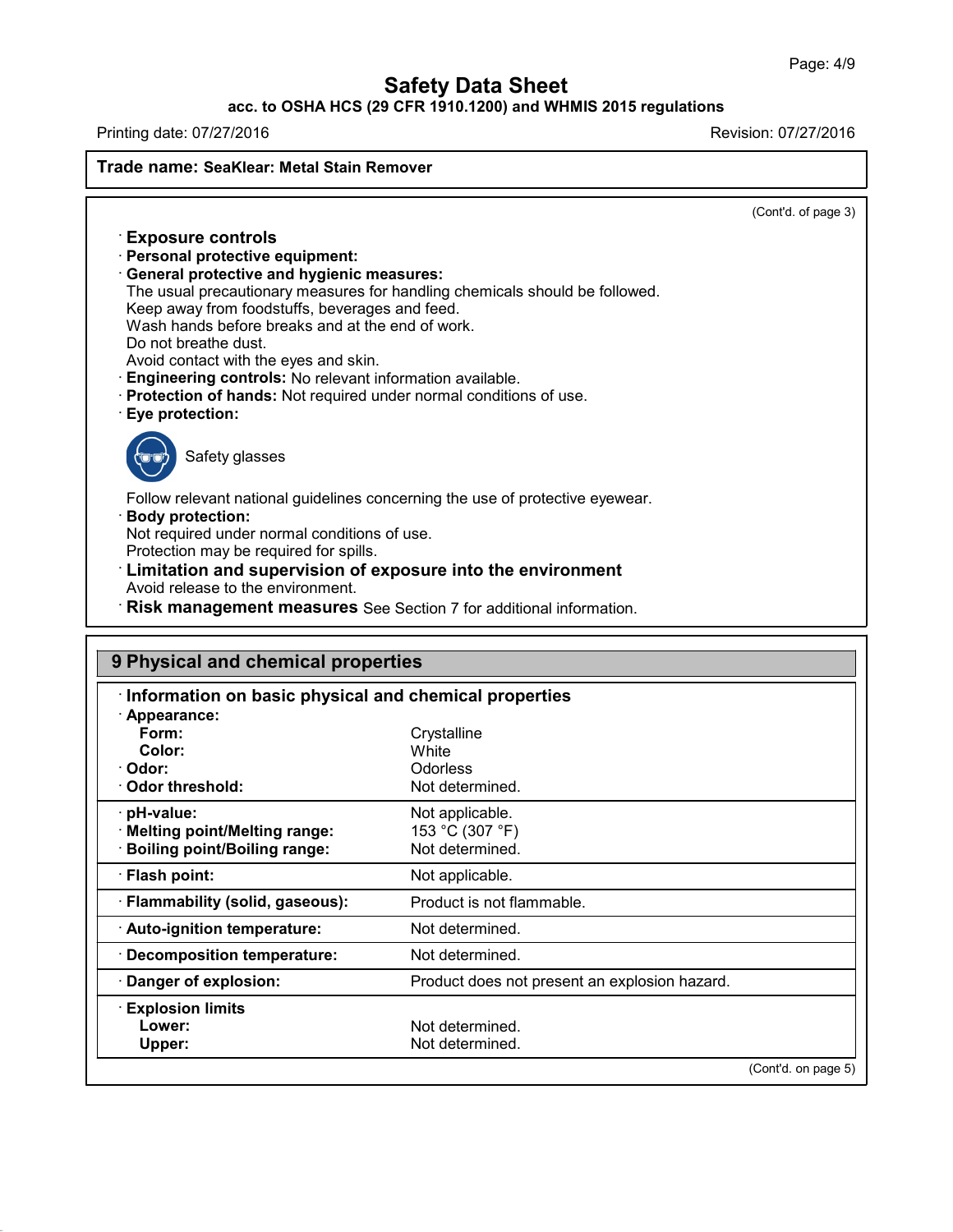## **acc. to OSHA HCS (29 CFR 1910.1200) and WHMIS 2015 regulations**

Printing date: 07/27/2016 Revision: 07/27/2016

## **Trade name: SeaKlear: Metal Stain Remover**

|                                                            |                                    | (Cont'd. of page 4) |
|------------------------------------------------------------|------------------------------------|---------------------|
| · Vapor pressure:                                          | Not determined.                    |                     |
| · Density:                                                 |                                    |                     |
| <b>Relative density:</b>                                   | Not determined.                    |                     |
| Vapor density:                                             | Not applicable.                    |                     |
| <b>Evaporation rate:</b>                                   | Not applicable.                    |                     |
| · Solubility in / Miscibility with                         |                                    |                     |
| Water at 20 °C (68 °F):                                    | 600 g/l                            |                     |
| · Partition coefficient (n-octanol/water): Not determined. |                                    |                     |
| $\cdot$ Viscosity                                          |                                    |                     |
| Dynamic:                                                   | Not applicable.                    |                     |
| Kinematic:                                                 | Not applicable.                    |                     |
| Other information                                          | No relevant information available. |                     |

## **10 Stability and reactivity**

· **Reactivity:** No relevant information available.

· **Chemical stability:** Stable under normal temperatures and pressures.

· **Thermal decomposition / conditions to be avoided:**

No decomposition if used and stored according to specifications.

- · **Possibility of hazardous reactions:**
- Reacts with alkali (lyes).

Reacts with strong oxidizing agents.

Reacts with certain metals.

Toxic fumes may be released if heated above the decomposition point.

- · **Conditions to avoid:** Store away from oxidizing agents.
- · **Incompatible materials:**

Alkalis

Oxidizing agents

· **Hazardous decomposition products:**

Under fire conditions only: Carbon monoxide and carbon dioxide

## **11 Toxicological information**

#### · **Information on toxicological effects**

· **Acute toxicity:**

43.0

## · **LD/LC50 values that are relevant for classification:**

**77-92-9 citric acid**

Oral | LD50 | 5040 mg/kg (mouse)

#### · **Primary irritant effect:**

· **On the skin:** Slight irritant effect on skin and mucous membranes.

(Cont'd. on page 6)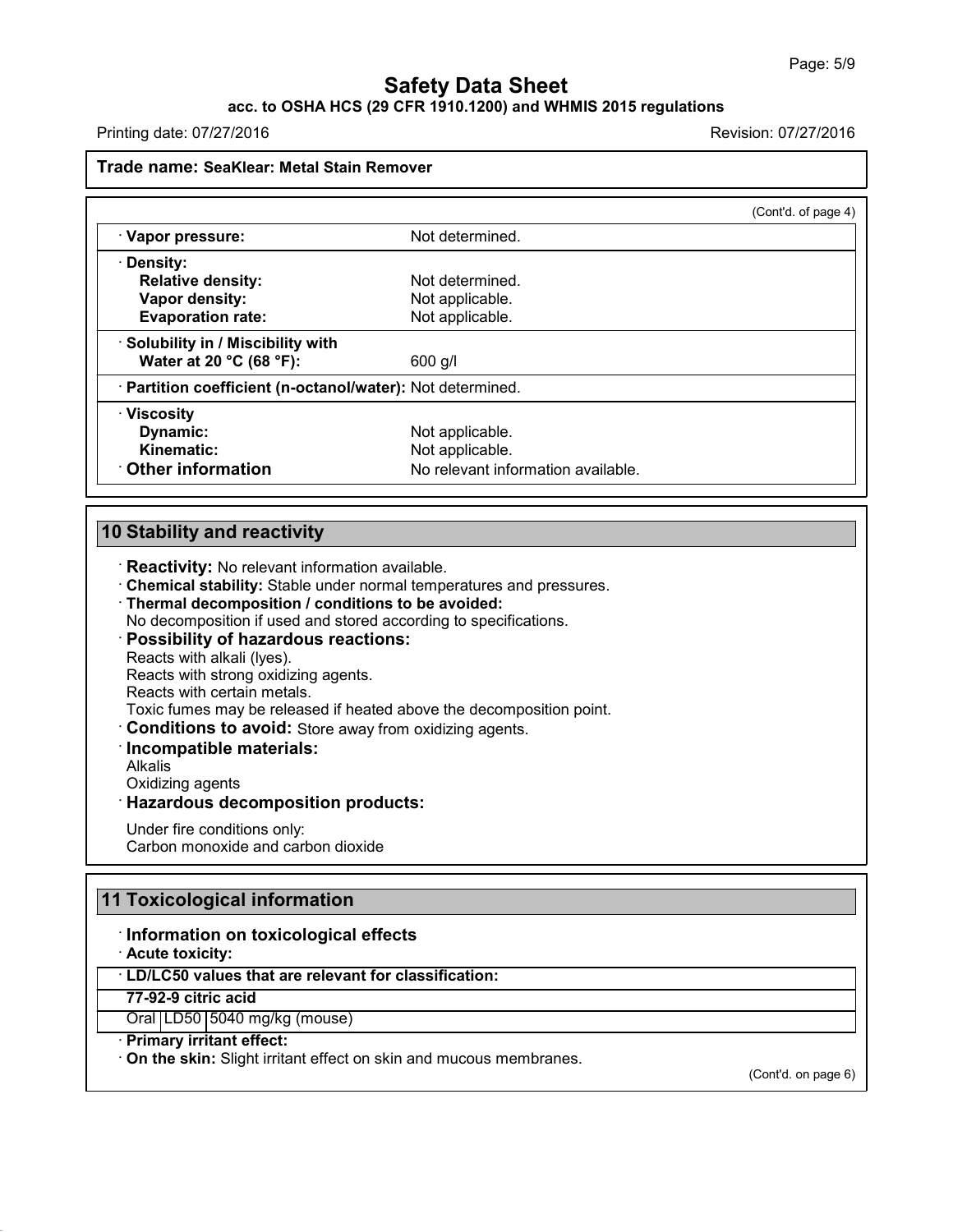**acc. to OSHA HCS (29 CFR 1910.1200) and WHMIS 2015 regulations**

Printing date: 07/27/2016 Revision: 07/27/2016

### **Trade name: SeaKlear: Metal Stain Remover**

(Cont'd. of page 5)

· **On the eye:** Irritating effect.

· **Sensitization:** Based on available data, the classification criteria are not met.

· **IARC (International Agency for Research on Cancer):**

Substance is not listed.

· **NTP (National Toxicology Program):**

Substance is not listed.

## · **OSHA-Ca (Occupational Safety & Health Administration):**

Substance is not listed.

## · **Probable route(s) of exposure:**

Ingestion.

Inhalation.

Eye contact.

Skin contact.

- · **Acute effects (acute toxicity, irritation and corrosivity):** Irritating to eyes.
- · **Repeated dose toxicity:** No relevant information available.
- · **CMR effects (carcinogenity, mutagenicity and toxicity for reproduction)**
- · **Germ cell mutagenicity:** Based on available data, the classification criteria are not met.
- · **Carcinogenicity:** Based on available data, the classification criteria are not met.
- · **Reproductive toxicity:** Based on available data, the classification criteria are not met.
- · **STOT-single exposure:** Based on available data, the classification criteria are not met.
- · **STOT-repeated exposure:** Based on available data, the classification criteria are not met.
- · **Aspiration hazard:** Based on available data, the classification criteria are not met.

## **12 Ecological information**

- · **Toxicity**
- · **Aquatic toxicity** No relevant information available.
- · **Persistence and degradability** No relevant information available.
- · **Bioaccumulative potential:** No relevant information available.
- · **Mobility in soil:** No relevant information available.
- · **Additional ecological information**
- · **General notes:**

Do not allow undiluted product or large quantities of it to reach ground water, water course or sewage system.

Rinse off of bigger amounts into drains or the aquatic environment may lead to decreased pH-values. A low pH-value harms aquatic organisms. If the dilution of the use-level pH-value is considerably increased after use, the aqueous waste, emptied into drains, is only low water-dangerous.

## · **Results of PBT and vPvB assessment**

- · **PBT:** Not applicable.
- · **vPvB:** Not applicable.

43.0

· **Other adverse effects:** No relevant information available.

(Cont'd. on page 7)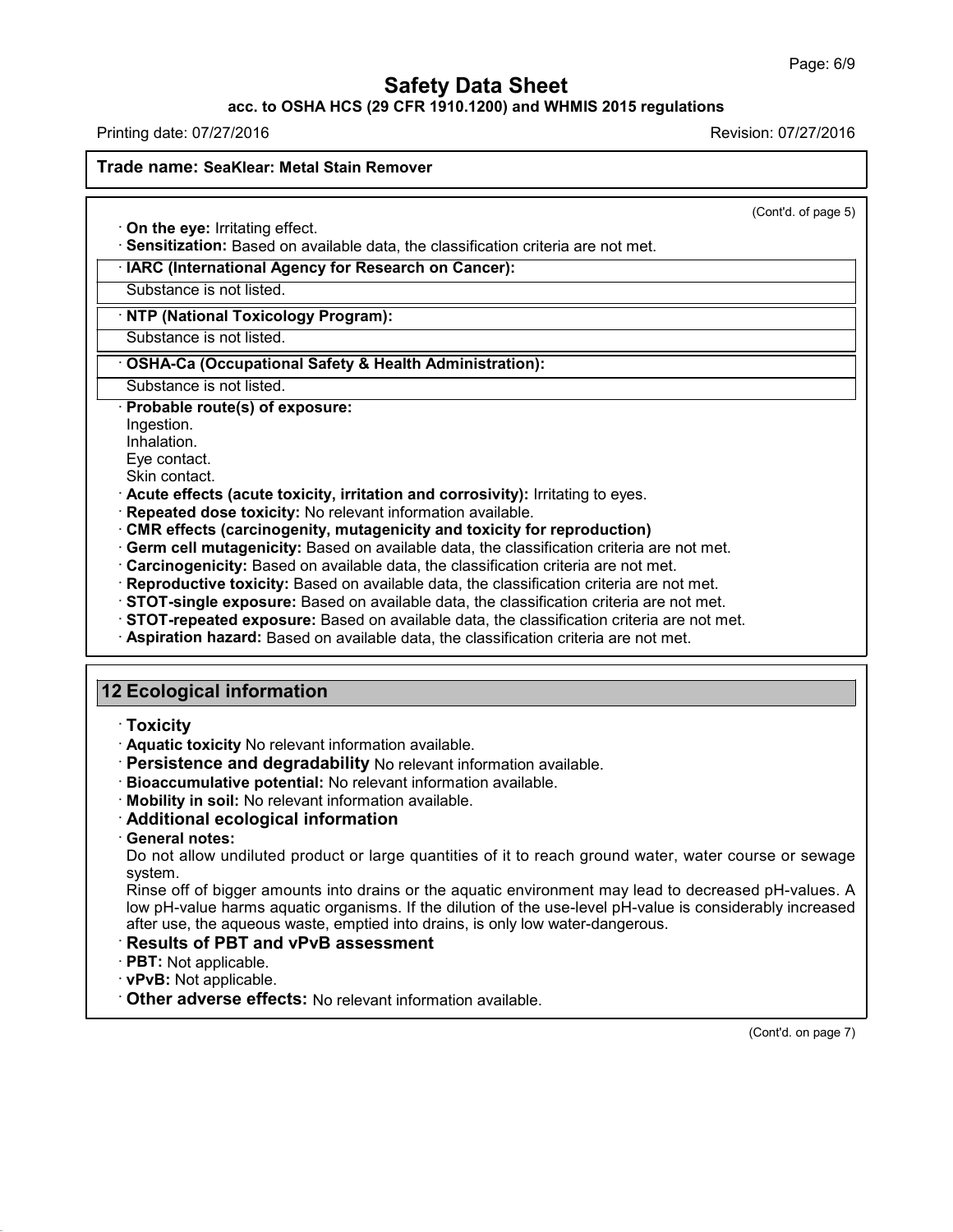**acc. to OSHA HCS (29 CFR 1910.1200) and WHMIS 2015 regulations**

Printing date: 07/27/2016 Revision: 07/27/2016

## **Trade name: SeaKlear: Metal Stain Remover**

(Cont'd. of page 6)

## **13 Disposal considerations**

#### · **Waste treatment methods**

#### · **Recommendation:**

Small amounts may be diluted with plenty of water and washed away. Dispose of bigger amounts in accordance with Local Authority requirements.

The user of this material has the responsibility to dispose of unused material, residues and containers in compliance with all relevant local, state and federal laws and regulations regarding treatment, storage and disposal for hazardous and nonhazardous wastes.

### · **Uncleaned packagings**

· **Recommendation:** Disposal must be made according to official regulations.

| <b>14 Transport information</b>                                                   |                 |
|-----------------------------------------------------------------------------------|-----------------|
| $\cdot$ UN-Number<br>· DOT, ADR, IMDG, IATA                                       | Not regulated.  |
| <b>UN proper shipping name</b><br>· DOT, ADR, IMDG, IATA                          | Not regulated.  |
| Transport hazard class(es)                                                        |                 |
| $\cdot$ DOT, ADR, IMDG, IATA<br>· Class                                           | Not regulated.  |
| · Packing group<br>· DOT, ADR, IMDG, IATA                                         | Not regulated.  |
| $\cdot$ Environmental hazards<br>· Marine pollutant:                              | No.             |
| · Special precautions for user                                                    | Not applicable. |
| Transport in bulk according to Annex II of<br><b>MARPOL73/78 and the IBC Code</b> | Not applicable. |

# **15 Regulatory information**

43.0

· **Safety, health and environmental regulations/legislation specific for the substance or mixture** · **United States (USA)** · **SARA** · **Section 302 (extremely hazardous substances):** Substance is not listed. · **Section 355 (extremely hazardous substances):** Substance is not listed.

(Cont'd. on page 8)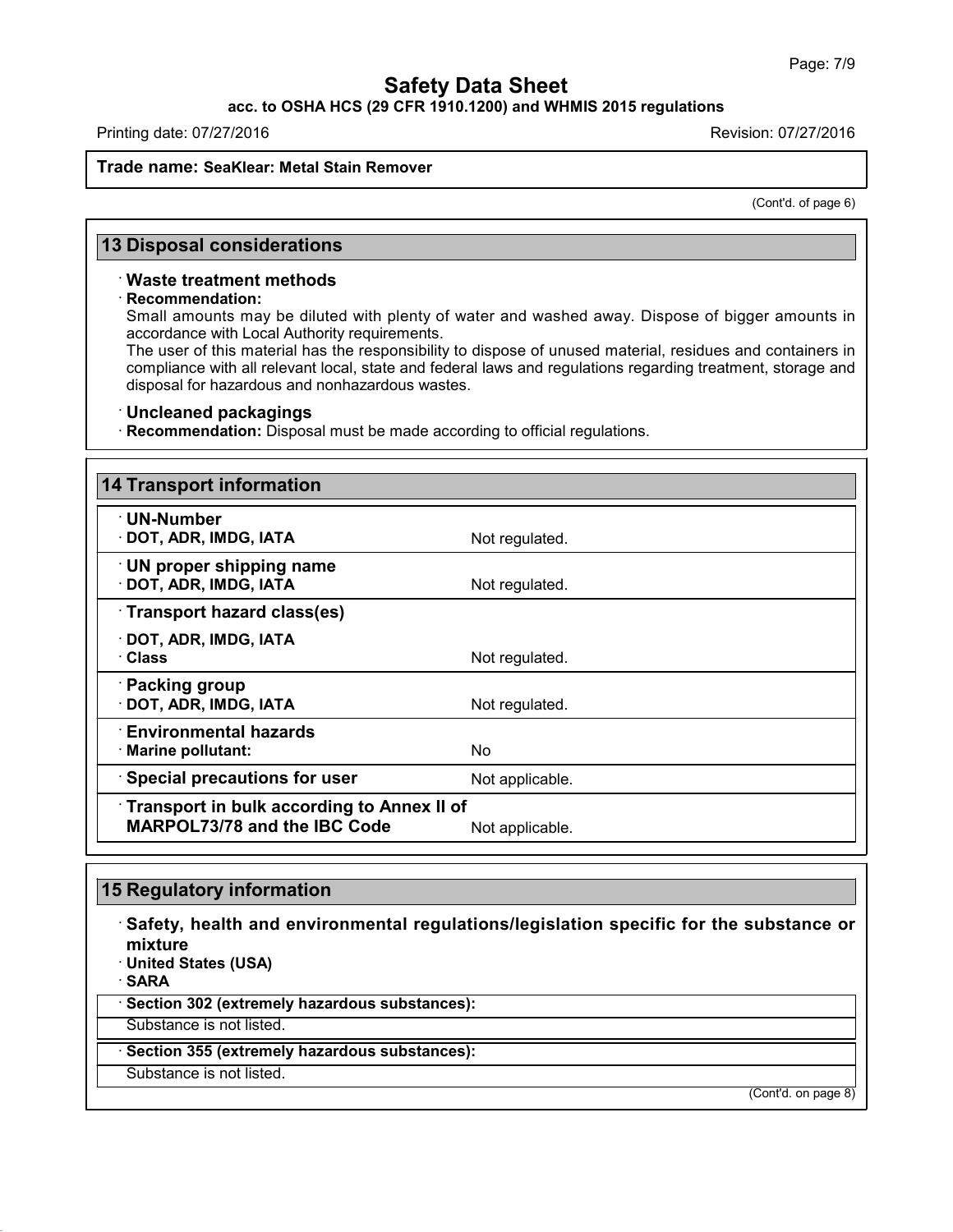#### **acc. to OSHA HCS (29 CFR 1910.1200) and WHMIS 2015 regulations**

Printing date: 07/27/2016 Revision: 07/27/2016 **Trade name: SeaKlear: Metal Stain Remover** (Cont'd. of page 7) · **Section 313 (Specific toxic chemical listings):** Substance is not listed. · **TSCA (Toxic Substances Control Act)** Substance is listed. · **Proposition 65 (California)** · **Chemicals known to cause cancer:** Substance is not listed. · **Chemicals known to cause reproductive toxicity for females:** Substance is not listed. · **Chemicals known to cause reproductive toxicity for males:** Substance is not listed. · **Chemicals known to cause developmental toxicity:** Substance is not listed. · **Carcinogenic categories** · **EPA (Environmental Protection Agency):** Substance is not listed. · **IARC (International Agency for Research on Cancer):** Substance is not listed. · **NIOSH-Ca (National Institute for Occupational Safety and Health):** Substance is not listed. · **Canadian Domestic Substances List (DSL):** Substance is listed. · **Chemical safety assessment:** A Chemical Safety Assessment has notbeen carried out.

## **16 Other information**

43.0

This information is based on our present knowledge. However, this shall not constitute a guarantee for any specific product features and shall not establish a legally valid contractual relationship.

· **Date of preparation / last revision** 07/27/2016 / -

· **Abbreviations and acronyms:**

ADR: European Agreement concerning the International Carriage of Dangerous Goods by Road CAS: Chemical Abstracts Service (division of the American Chemical Society) LC50: Lethal concentration, 50 percent LD50: Lethal dose, 50 percent PBT: Persistent, Bioaccumulative and Toxic vPvB: very Persistent and very Bioaccumulative NIOSH: National Institute for Occupational Safety OSHA: Occupational Safety & Health LDLo: Lowest Lethal Dose Observed Eye Irrit.2A: Serious eye damage/eye irritation – Category 2A · **Sources** Website, European Chemicals Agency (echa.europa.eu) Website, US EPA Substance Registry Services (ofmpub.epa.gov/sor internet/registry/substreg/home/ overview/home.do) Website, Chemical Abstracts Registry, American Chemical Society (www.cas.org)

(Cont'd. on page 9)